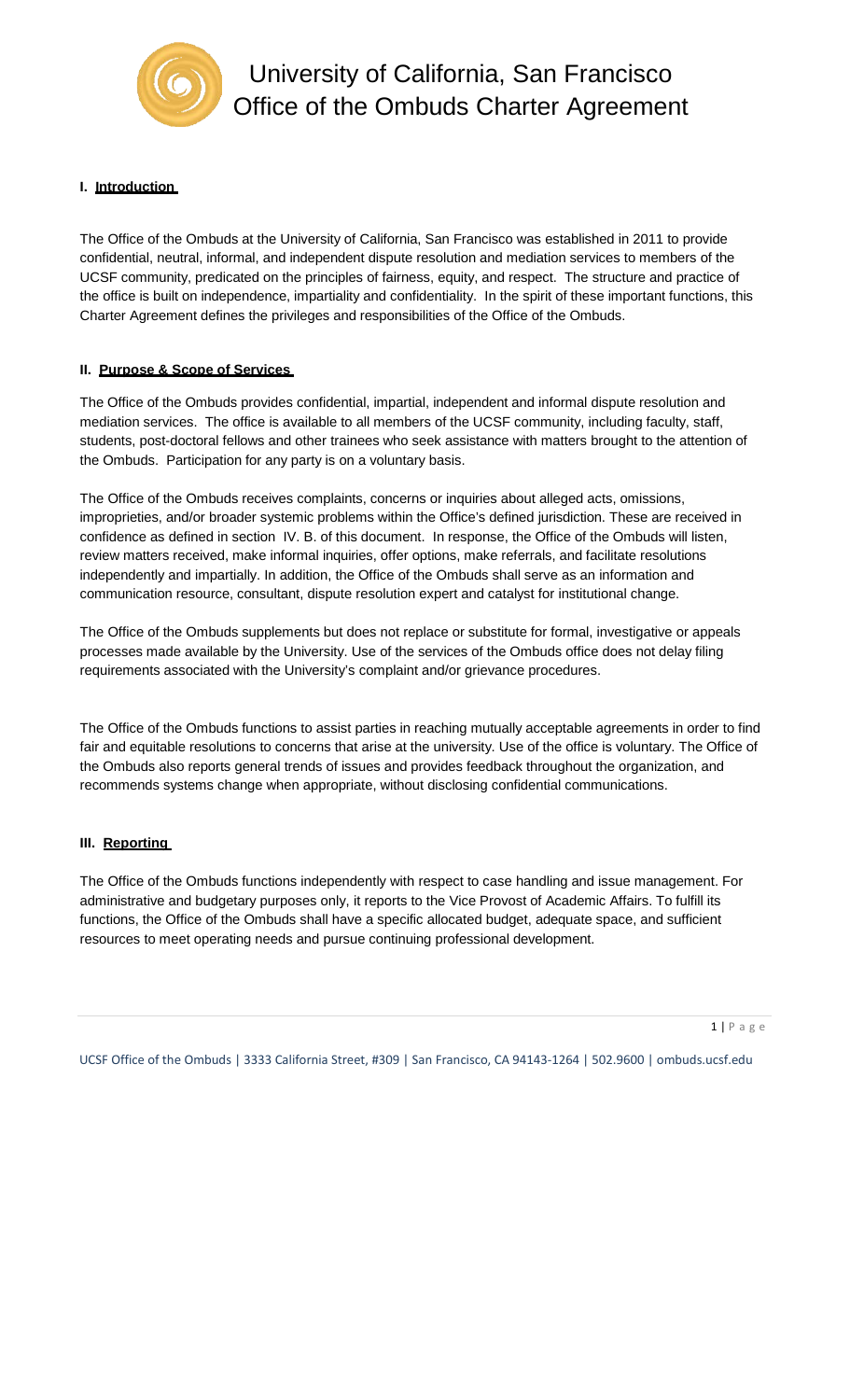### **IV. Standards & Ethics**

The Office of the Ombuds staff shall adhere to The International Ombudsman Association (IOA) Code of Ethics and Standards of Practice which may be found on its website at **ombuds.ucsf.edu**. This Charter adopts and incorporates by reference the IOA Standards of Practice, IOA Code of Ethics, and IOA Best Practices. These tenets require the Office of the Ombuds to function independently of the organization, to be confidential and neutral, and to limit the scope of its services to informal means of dispute resolution. The IOA Standards, Code, and Best Practices delineate minimum standards, and the Office of the Ombuds shall always strive to operate to "best practices"<sup>1</sup> and to serve the best interests of all concerned. The Office of the Ombuds also adheres to best practices within the University of California system, as delineated in the "Declaration of Best Practices for University of California Ombuds Offices".

#### A. Independence

Independence is essential to the effective functioning of the Office of the Ombuds. The Office of the Ombuds shall be, and shall appear to be, free from interference in the legitimate performance of its duties. This independence is achieved primarily through reporting structure, neutrality and organizational recognition and respect for the independent role of the Office of the Ombuds. To ensure objectivity, the Office of the Ombuds shall function independently from administrative authorities. This includes not disclosing confidential information about matters discussed in the Office of the Ombuds with anyone in the organization, including the person to whom the Office of the Ombuds reports, except as clearly delineated in Section IV. B. In addition, the Office of the Ombuds will have the authority to manage the budget and operations of the office.

### B. Confidentiality

The Office of the Ombuds shall not disclose any information provided in confidence, unless in the course of discussions with an inquirer, the Ombuds asks for and receives permission to make a disclosure or unless the Ombuds determines that there is an imminent risk of serious harm. The Office of the Ombuds asserts that there is a privilege of confidentiality with respect to the identity of visitors and their issues, and therefore cannot be required to disclose confidential communications<sup>2</sup>. The Office of the Ombuds shall not confirm communicating with any party or parties. The Office of the Ombuds shall neither willingly participate as witnesses with respect to any confidential communication, nor participate in any formal process inside or outside the University.

 $2 | P a g e$ 

 $1$  "Best practices" are defined as operating in accordance with the guidelines and definitions contained within this document, IOA Standards of Practice, IOA Code of Ethics, IOA Best Practices: A Supplement to IOA's Standards of Practice – Version 2, IOA Guidance for Best Practices and Commentary on the American Bar Association Standards for the Establishment and Operation of Ombuds Offices, and Declaration of Best Practices for University of California Ombuds Offices.

 $2$  As stated in the Declaration of Best Practices of University of California Ombuds Offices, "In accordance with the California Mediation Act (California Evidence Code Section 1115-1128), UC Ombuds are neutrals who meet the definition of mediators and whose communications with visitors are for the purpose of initiating, considering, or reconvening a mediation or retaining the ombuds, and thus assert the mediator's privilege for all communications with visitors. Additionally, UC Ombuds assert that all communications with their offices are made with the expectation of confidentiality and are therefore entitled to a protection under the California State Constitution. By providing visitors with a confidential reporting mechanism, Ombuds Offices also assist the University in meeting the important public objectives set forth in the Federal Sentencing Guidelines and the Sarbanes‐Oxley Act." The UCSF Office of the Ombuds will assert any and all legal privileges related to confidential communications made with the office.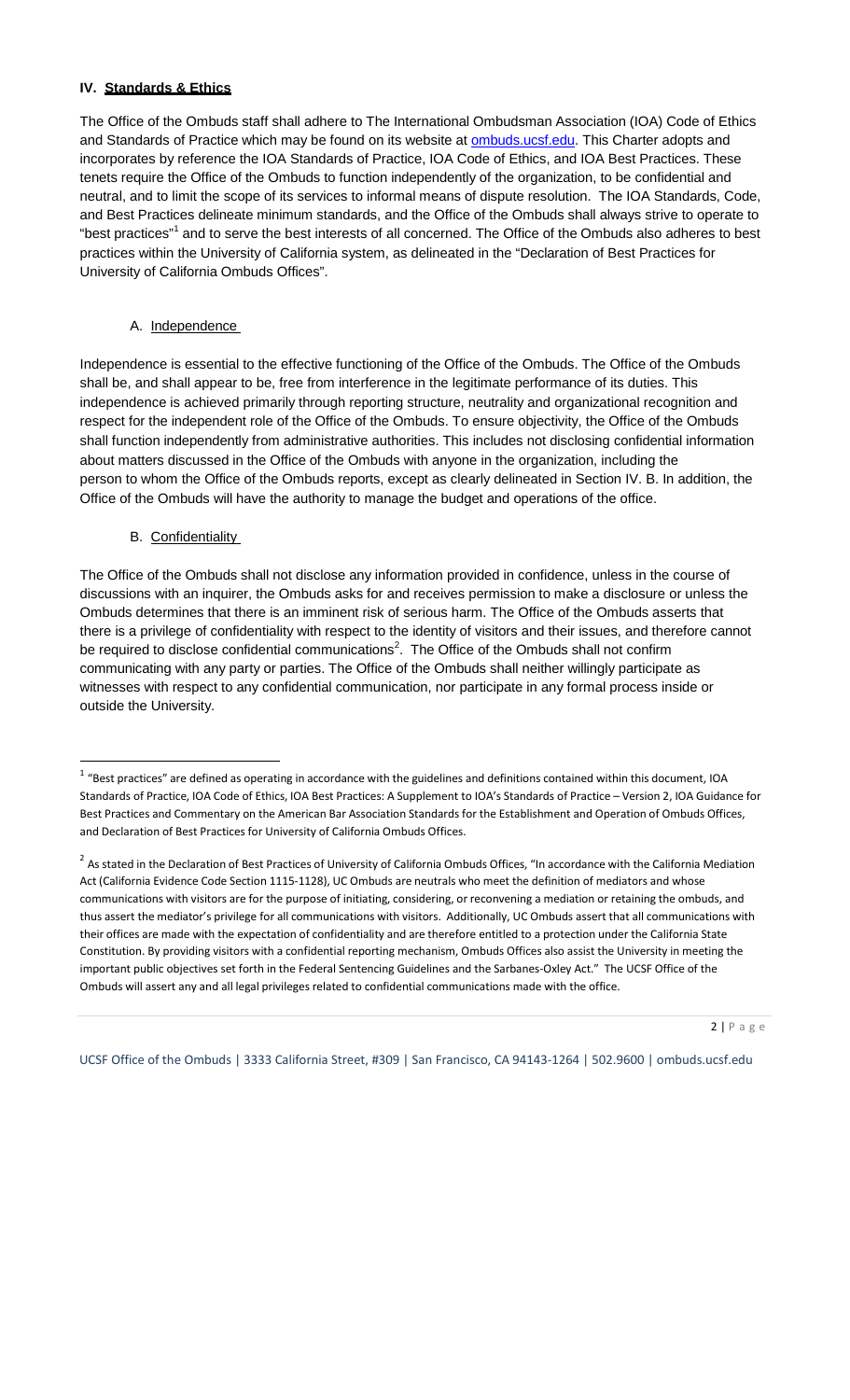### C. Impartiality

The Office of the Ombuds shall not take sides in any conflict, dispute or issue. The Office of the Ombuds shall consider the interests and concerns of all parties involved in a situation impartially with the aim of facilitating communication and assisting the parties in reaching mutually acceptable agreements that are fair and equitable, and consistent with the policies of the University.

### D. Informality

The Office of the Ombuds shall be a resource for informal dispute resolution and mediation services. The Office of the Ombuds shall not investigate, arbitrate, adjudicate or in any other way participate in any internal or external formal process or action. The Office of the Ombuds does not keep records for the University, and shall not create or maintain documents or records for the University about individual cases. Use of the Office of the Ombuds will be voluntary and not a required step in any grievance, formal complaint process or University policy.

### **V. Authority and Limits of the Office of the Ombuds**

## A. Authority of the Office of the Ombuds

The Office of the Ombuds shall be entitled to inquire about any issue concerning the University which affects any member of the University community, and shall respect the confidentiality of that information. The Office of the Ombuds may informally address issues which fall under federal, state, local labor and employment laws, rules and regulations. The Office of the Ombuds shall have appropriate access to records and personnel at UCSF for the purpose of facilitating informal resolutions. The Office of the Ombuds has the authority to break confidence if the Ombuds believes there is an imminent risk of serious harm.

The Office of the Ombuds may, without having received a specific complaint from a member of the University community, act on its own discretion, and initiate inquiries concerning matters the Office of the Ombuds believe warrant such treatment. The Office of the Ombuds may decline to inquire into a matter or may withdraw from a case if the Ombuds believes involvement is inappropriate for any reason, including matters not brought in good faith, or which appear to be misuses of the Ombuds function. In situations such as this, the Ombuds will directly communicate their intent to the visitor and refer them to other options which may be available.

The Office of the Ombuds has the authority to discuss a range of options available to the visitor, including both informal and formal processes. However, the Office of the Ombuds will have no actual authority to impose sanctions, remedies or to enforce or change any policy, rule or procedure. The Office of the Ombuds may require legal or other professional advice, from time to time, in order to fulfill their required functions. The Office of the Ombuds may be provided separate legal counsel in the event it is asked for documents or testimony related to any litigation or other formal process, or when a conflict of interest arises between the Office of the Ombuds and the administration or the University.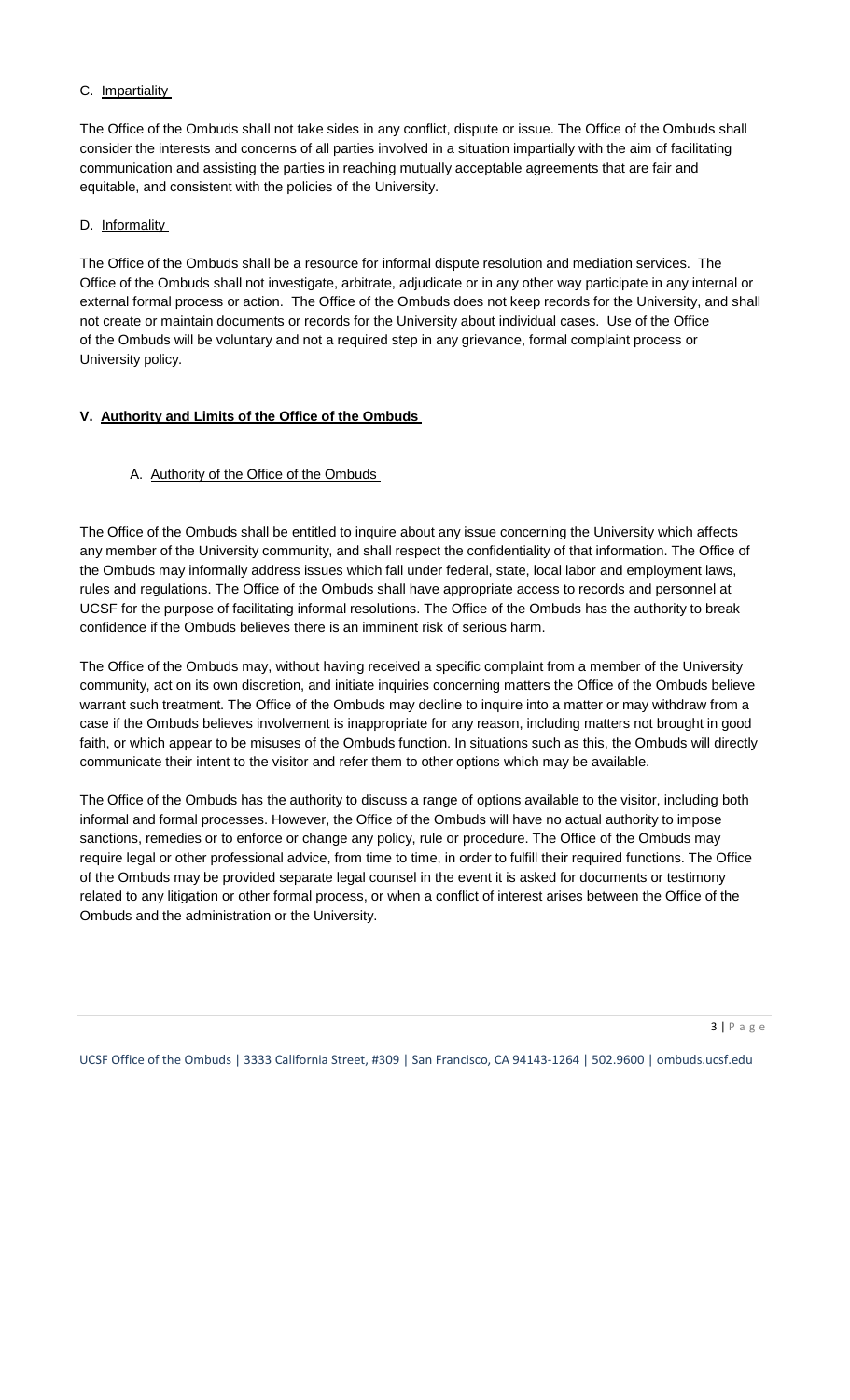## B. Limitations on the Authority of the Office of the Ombuds

# 1. Receiving Notice for the University

Communication to the Office of the Ombuds shall not constitute notice to the University. The Office of the Ombuds shall publicize its non-notice role to the University. This includes allegations that may be perceived to be violations of laws, regulations or policies, such as sexual harassment, issues covered by the Whistleblower policy, or incidents subject to reporting under the Clery Act. Because the Ombuds does not function as part of the administration of the University nor as a "Campus security authority" as defined in the Cleary Act, even if the Ombuds becomes aware of such allegations, the Ombuds is not required to report it to the University or to law enforcement.

If a user of the Office of the Ombuds would like to put the University on notice regarding a specific situation, or wishes for information to be provided to the University, the Ombuds will provide that person with information so that the person may put the University on notice.

# 2. Collective Bargaining Agreements

The Office of the Ombuds shall not address any issues arising under any collective bargaining agreement ("CBA"), unless allowed by specific language in the CBA. This means that while the Office of the Ombuds may provide services to exclusively represented (i.e. unionized) employees, those services may not include addressing issues that are covered in the CBA, including, but not limited to, issues such as disciplinary or nondisciplinary performance management, dismissal or any other alleged violation of a CBA or University policy. In those cases, the Ombuds shall refer the employee to his or her union representative. The Office of the Ombuds may work with exclusively represented (i.e. unionized) employees regarding all other issues not covered by the contracts, such as communication issues, facilitating discussions, and improving teamwork with various other employees.

# 3. Formal Processes and Investigations

The Office of the Ombuds shall not conduct formal investigations of any kind. The Office of the Ombuds staff shall not willingly participate in formal dispute processes or outside agency complaints or lawsuits, either on behalf of a user of the Office of the Ombuds or on behalf of the University. The Office of the Ombuds provides an alternative to formal processes for dispute resolution. All use of Ombuds services shall be voluntary and shall not impact filing requirements within the University or outside agencies. Because confidentiality, neutrality and informality are critically important to the Office of the Ombuds, all communications with the office are made with the understanding that they are confidential, off-the-record, and that no one from the office will be called to testify as a witness in any formal or legal proceeding to reveal confidential communications.

## 4. Record Keeping

The Office of the Ombuds does not keep records for the University, and shall not create or maintain documents or records for the University about individual cases. Notes, if any, taken during the course of working on a case are routinely destroyed at regular intervals and at the conclusion of a matter. All materials related to a case will be maintained in a secure location and manner, and will be destroyed once the case is concluded. The Ombuds may maintain non-confidential statistical data to assist the Ombuds in reporting trends and giving feedback to the University community.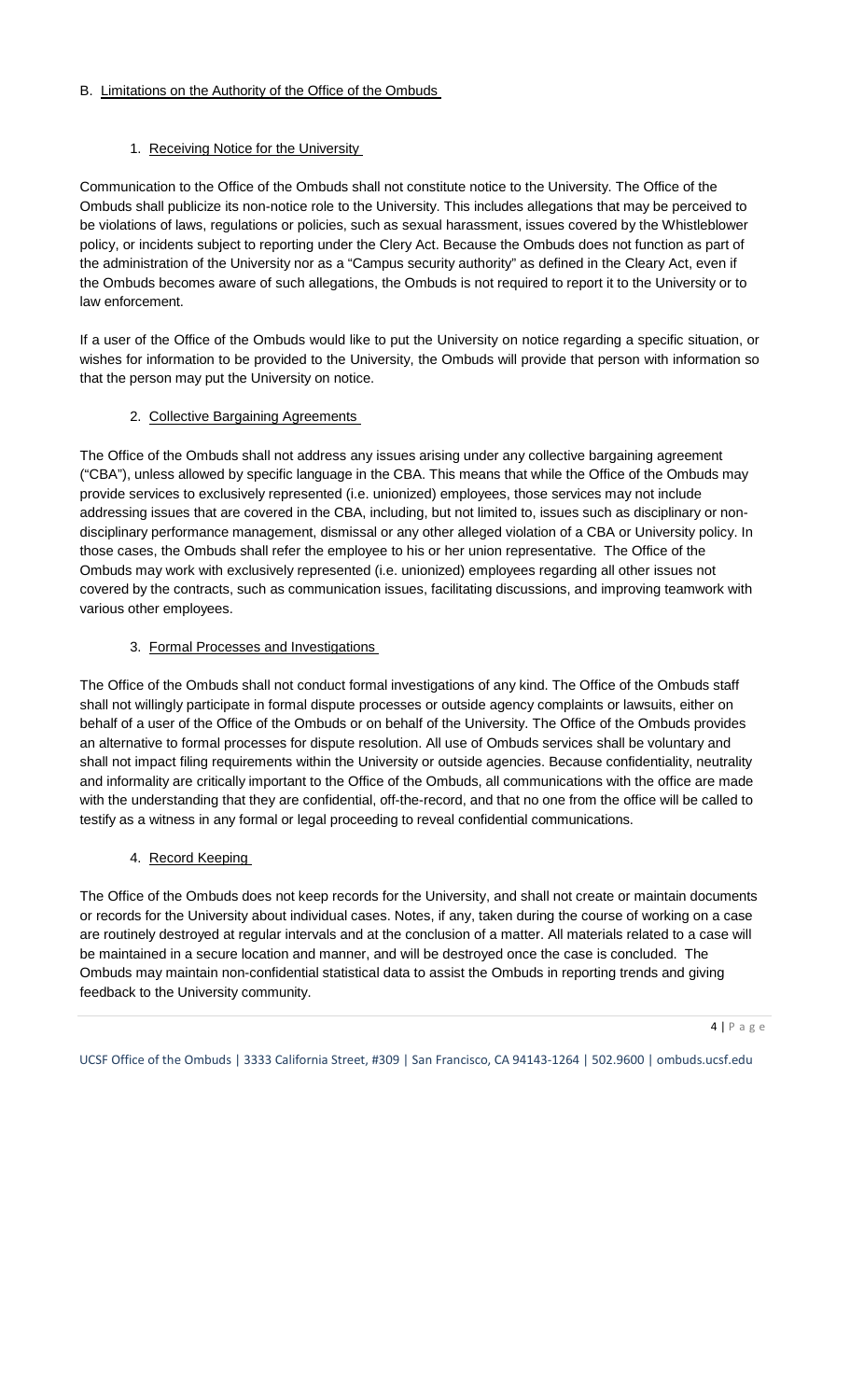5. Advocacy & Psychological Counseling

The Office of the Ombuds shall not act as an advocate for any party in a dispute, nor shall they represent management or visitors to their office. In addition, the Office of the Ombuds does not provide legal or psychological assistance, but can provide referral to the appropriate resources if necessary.

6. Adjudication of Issues

The Office of the Ombuds shall not have authority to adjudicate, impose remedies or sanctions, or to enforce or change policies or rules.

7. Conflict of Interest

Individual Ombuds shall avoid involvement in cases where there may be a conflict of interest. A conflict of interest occurs when the Ombuds' private interests, real or perceived, supersede or compete with his or her dedication to the impartial and independent nature of the role of the Ombuds. When a real or perceived conflict exists, the Ombuds should take all steps necessary to disclose and/or avoid the conflict.

### **VI. Retaliation for Using the Office of the Ombuds**

All members of the constituencies served by the Office of the Ombuds shall have the right to consult the Office of the Ombuds without fear of retaliation or reprisal.

### **VII. Office of the Ombuds Structure**

All involvement and functions operate within the parameters and guidelines set forth in this charter and IOA principles. The Office of the Ombuds reports to the Office of the Vice Provost, Academic Affairs for administrative and budgetary purposes only.